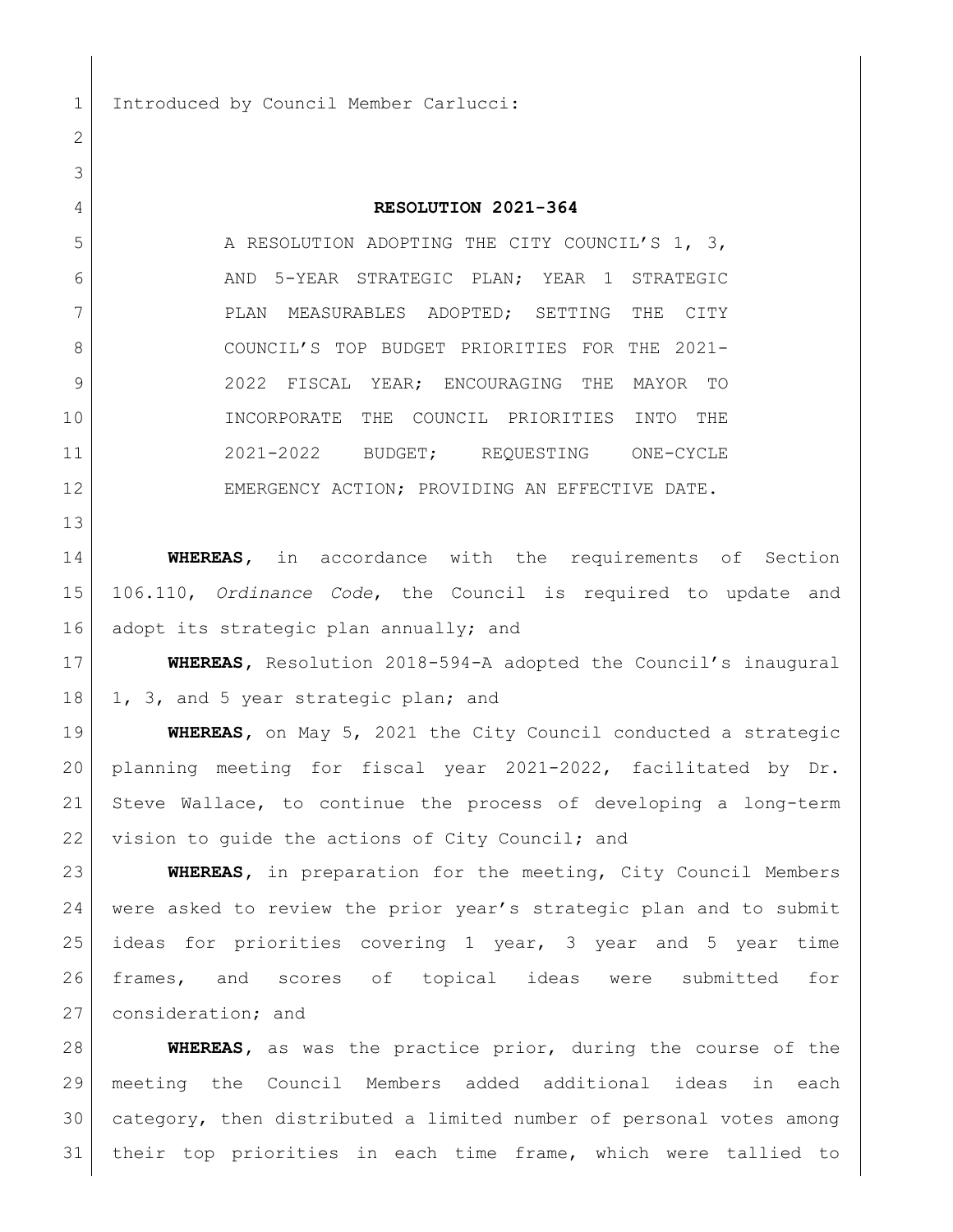determine the overall top priorities in each category; and

 **WHEREAS,** this strategic plan does not bind future City Council bodies but is intended to develop a shared sense of priorities and direction with the goal of supporting and investing in the vision 5 for the future of the city that these priorities embody;

 **WHEREAS,** it is also the intention of City Council to communicate its budgetary priorities to the Administration so that 8 | these areas may be considered during the budget building process; and

 **WHEREAS,** it is the Council's desire that these areas be considered for additional investment to the extent that revenues 12 exceed expenses after taking into account mandatory cost increases, inflation, those budgetary targets and requirements set forth in the municipal code and other critical needs as determined during 15 the budget review and preparation process; and

 **WHEREAS,** to the extent practicable, the Council requests the recurring costs referenced in the below priority areas be considered by the Administration for funding without the use of 19 one-time reserves; now therefore

**BE IT RESOLVED** by the Council of the City of Jacksonville:

 **Section 1. Adoption of the Strategic Plan.** The City Council hereby adopts its strategic plan as follows:

## **1-year goals (2021-2022):**

- 24 Accelerate the reduction of food desert areas;
- 25 | Construct swimming pools at First Coast & Atlantic Coast High 26 Schools;
- 27 Annual renewal of a park or community center in each council 28 district;
- 29  $\bullet$  Waterfront parks- access to water, parking, boat & kayak launch;
- $\bullet$  Emerald Trail- capital improvement of the  $1^{st}$  mile of the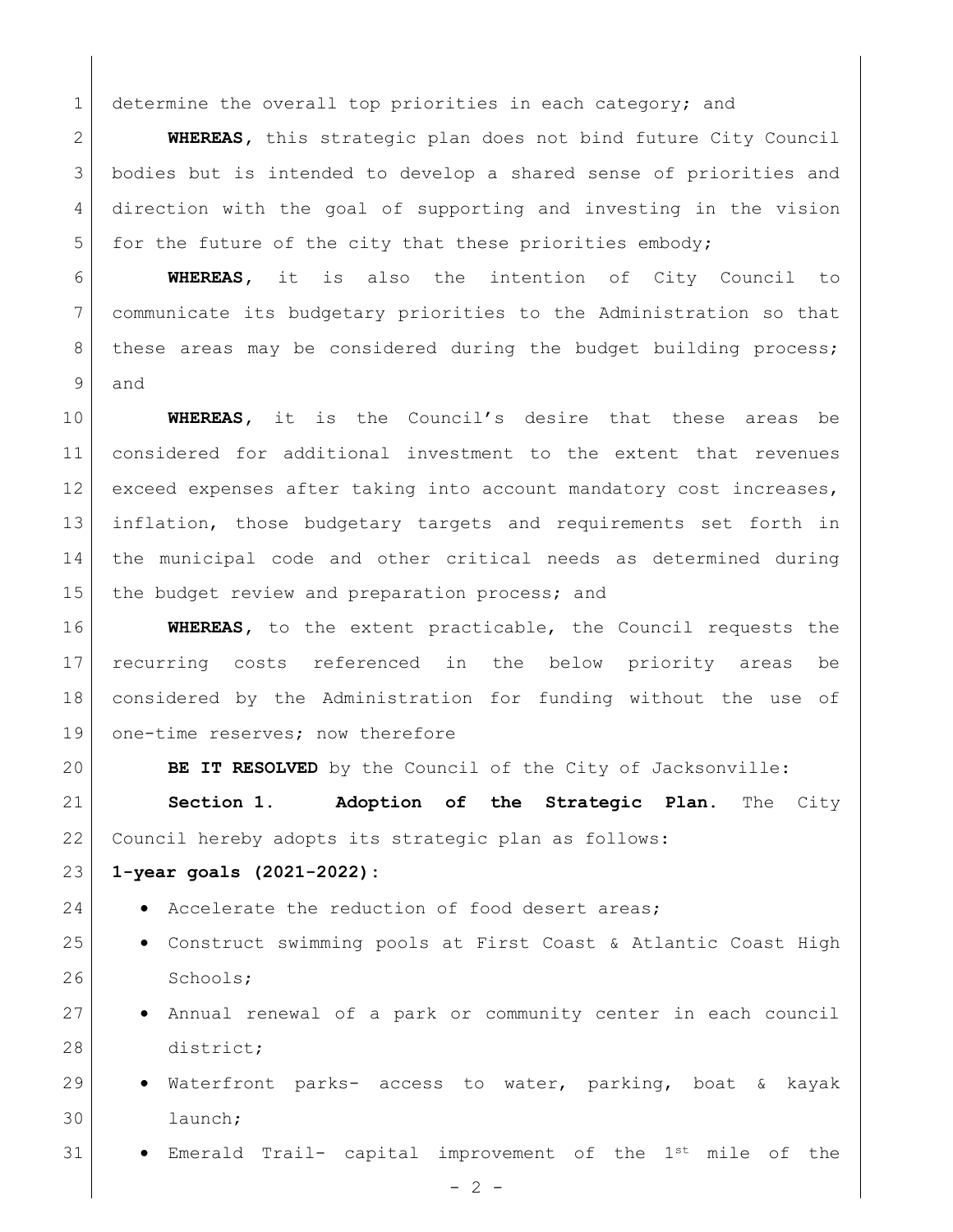| $\mathbf 1$  | Emerald Trail model project (a/k/a LaVilla Link).                       |
|--------------|-------------------------------------------------------------------------|
| $\mathbf{2}$ | $3$ -year goals $(2021 - 2024)$ :                                       |
| 3            | Social justice accountability- kids services, prevention and            |
| 4            | intervention;                                                           |
| 5            | · Downtown abandoned buildings- inventory and auction of city-          |
| 6            | owned buildings;                                                        |
| 7            | Improve community relationship with Sheriff's<br>Office<br>$\bullet$    |
| 8            | (including community policing);                                         |
| 9            | Evaluate mental health care initiatives and<br>access<br>to             |
| 10           | programs;                                                               |
| 11           | • Expand Goodwill Industries of North Florida A-STEP program.           |
| 12           | 5-year goals (2021-2026):                                               |
| 13           | • Provide primary health care for working poor in our community         |
| 14           | by working with health care providers;                                  |
| 15           | . Reduce infant mortality rate;                                         |
| 16           | Help neighborhoods create a sense of community, connection and          |
| 17           | integration;                                                            |
| 18           | Downtown waterfront parks- access to water, parking boat &<br>$\bullet$ |
| 19           | kayak launch;                                                           |
| 20           | Neighborhood small business corridor initiative- redevelopment          |
| 21           | and investment for buildings and façade grants.                         |
| 22           | Annual Strategic Plan Measurable Success<br>Section 2.                  |
| 23           | Metrics. Annually the Finance Committee will adopt the strategic        |
| 24           | plan measurable success metrics to measure the success of the           |
| 25           | strategic plan.                                                         |
| 26           | Section 3. Priorities of City Council. The Council has                  |
| 27           | deliberated and debated the top priorities and hereby submits the       |
| 28           | priorities of the City Council, with suggested budgetary amounts        |
| 29           | for Year 1 priorities, attached hereto as Exhibit 1.                    |
| 30           | Section 4.<br>Encouraging the Mayor to Incorporate Council              |
| 31           | priorities into the 2021-2022 budget.<br>The Council further            |